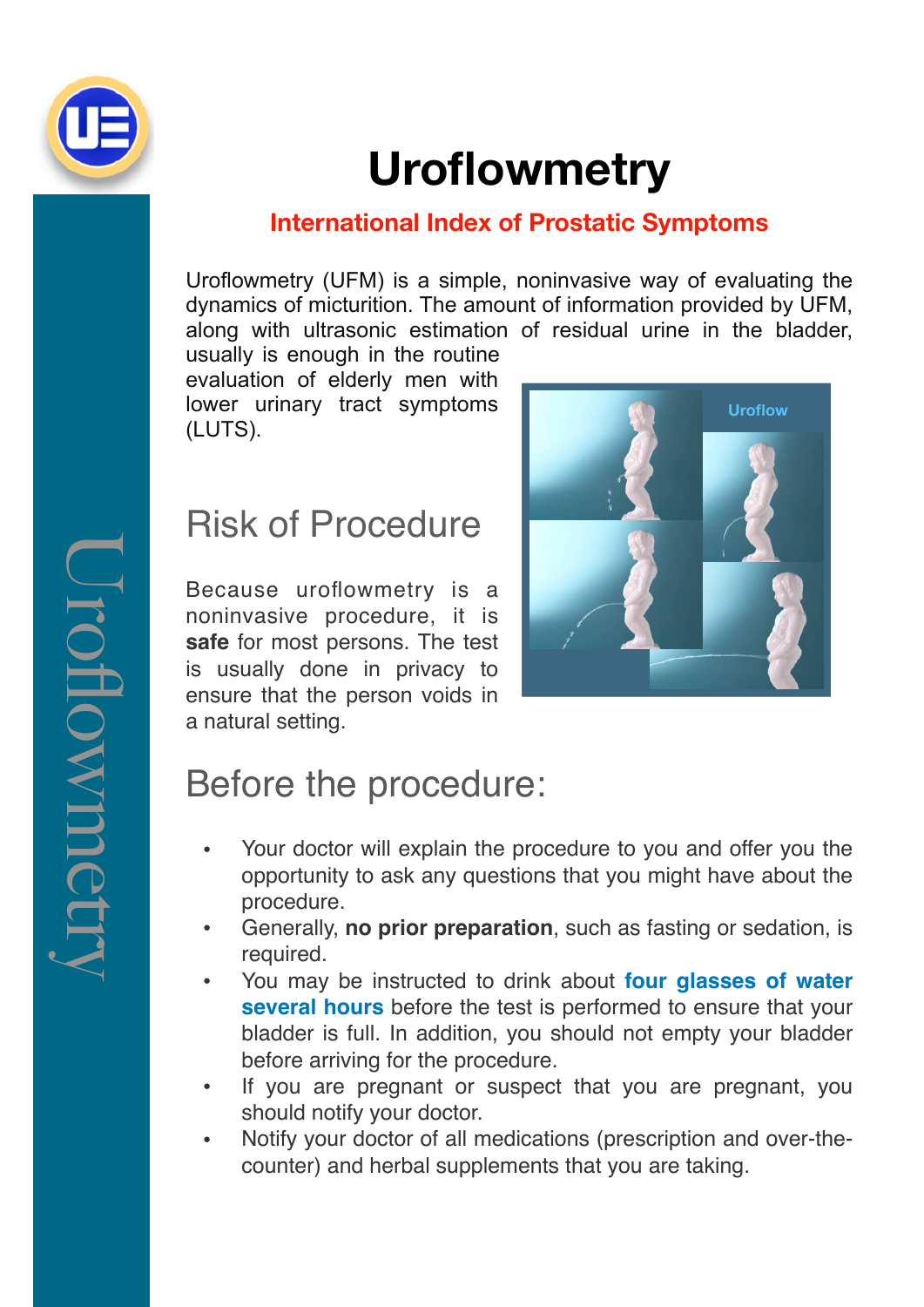

### During the procedure

Uroflowmetry may be performed on an **outpatient** basis or as part of your stay in the hospital. Procedures may vary depending on your condition and your doctor's practices.

Generally, uroflowmetry follows this process:

- 1. You will be taken into the procedure area and instructed how to use the uroflowmetry device.
- 2. After understanding the instructions and when you are ready to urinate, Start the Urination……….**so simple**
- 3. **Gents should stand to pass urine, Ladies can use as commode**
- 4. You will begin to urinate into the funnel device that is attached to the regular commode. The flowmeter will record information as you are urinating.
- 5. You should not push or strain as you urinate. You should remain as **still and Natural** as possible.
- 6. When you have finished urinating, **you will count for five seconds and come out.**
- 7. You should **not put any toilet paper** into the funnel device
- 8. **Do not put water to clean funnel**
- 9. The procedure will be concluded at this point. Depending on your specific medical condition, you may be asked to perform the test on several consecutive days.